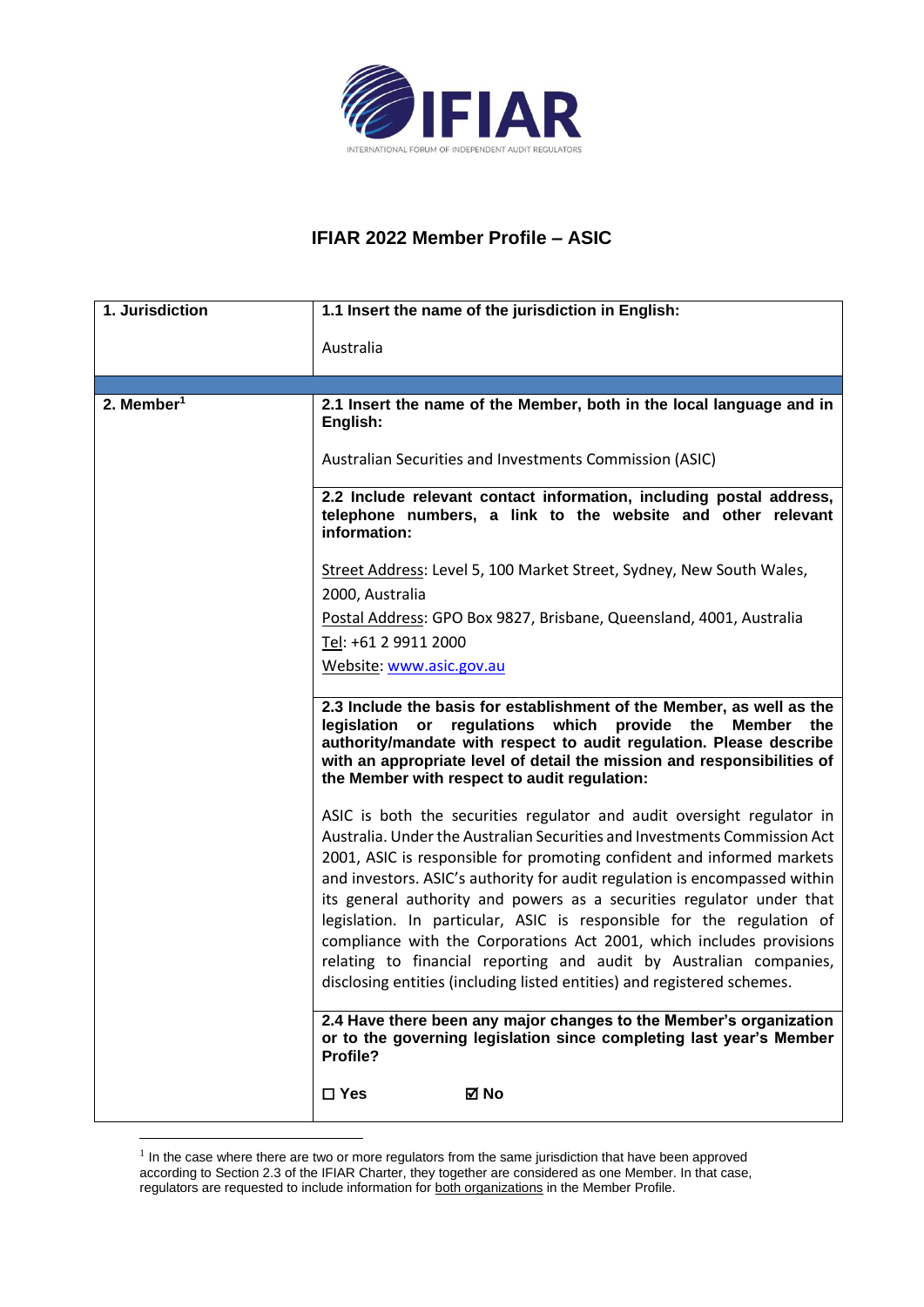

|                                                        | If yes, please describe these changes with an appropriate level of<br>detail:                                                                                                                                                                                                                                                                                                                              |  |
|--------------------------------------------------------|------------------------------------------------------------------------------------------------------------------------------------------------------------------------------------------------------------------------------------------------------------------------------------------------------------------------------------------------------------------------------------------------------------|--|
|                                                        |                                                                                                                                                                                                                                                                                                                                                                                                            |  |
| 3. Governing Body<br><b>Composition and</b><br>members | 3.1 Describe with an appropriate level of detail the current<br>composition of the Member's governing body, including the ratio<br>between Board members who are independent from the audit<br>profession and those who are not <sup>2</sup> . The audit profession includes, for<br>example: audit firms, professional accountancy bodies and bodies or<br>entities associated with the audit profession. |  |
|                                                        | Chair, 2 Deputy Chairs and 3 other Commissioners. All are independent of<br>the audit firms, professional accounting bodies and bodies or entities<br>associated with the audit profession.                                                                                                                                                                                                                |  |
|                                                        | 3.2 What are the eligibility criteria / requirements and composition<br>requirements for the members of the governing body?                                                                                                                                                                                                                                                                                |  |
|                                                        | There are no specific eligibility or composition requirements in legislation<br>for members of the Commission. All members are appointed by the<br>Federal Government, are full time, and are subject to strict independence                                                                                                                                                                               |  |
|                                                        | and conflict requirements. Members typically have relevant legal, markets<br>or business backgrounds.                                                                                                                                                                                                                                                                                                      |  |
|                                                        | 3.3. Is each member of the governing body independent from the audit<br>profession? The audit profession includes, for example: audit firms,<br>professional accountancy bodies and bodies or entities associated<br>with the audit profession.                                                                                                                                                            |  |
|                                                        | ⊠ Yes<br>$\Box$ No                                                                                                                                                                                                                                                                                                                                                                                         |  |
|                                                        | 3.4 If the answer to question 3.3 is "No", is the majority of the members<br>of the governing body non-practitioner?                                                                                                                                                                                                                                                                                       |  |
|                                                        | $\Box$ Yes<br>$\Box$ No                                                                                                                                                                                                                                                                                                                                                                                    |  |
|                                                        | 3.5 If the answer to question 3.3 is "No", which safeguards are in place<br>to provide for the Member's overall independence from the audit<br>profession?                                                                                                                                                                                                                                                 |  |
|                                                        | Not applicable.                                                                                                                                                                                                                                                                                                                                                                                            |  |
|                                                        | 3.6 Is there a restriction or recusal process that is applicable to<br>members of the governing body of the Member who are current or<br>former auditors/practitioners?                                                                                                                                                                                                                                    |  |
|                                                        | ☑ Yes<br>$\Box$ No                                                                                                                                                                                                                                                                                                                                                                                         |  |

 $2$  An individual is independent of the profession even if he is a CPA, Chartered Accountant, or holder of another equivalent qualification, as long as this individual is not employed by or affiliated to a registered audit firm, nor employed by or affiliated to of a professional accountancy body, nor employed by or affiliated to bodies or entities associated with the audit profession.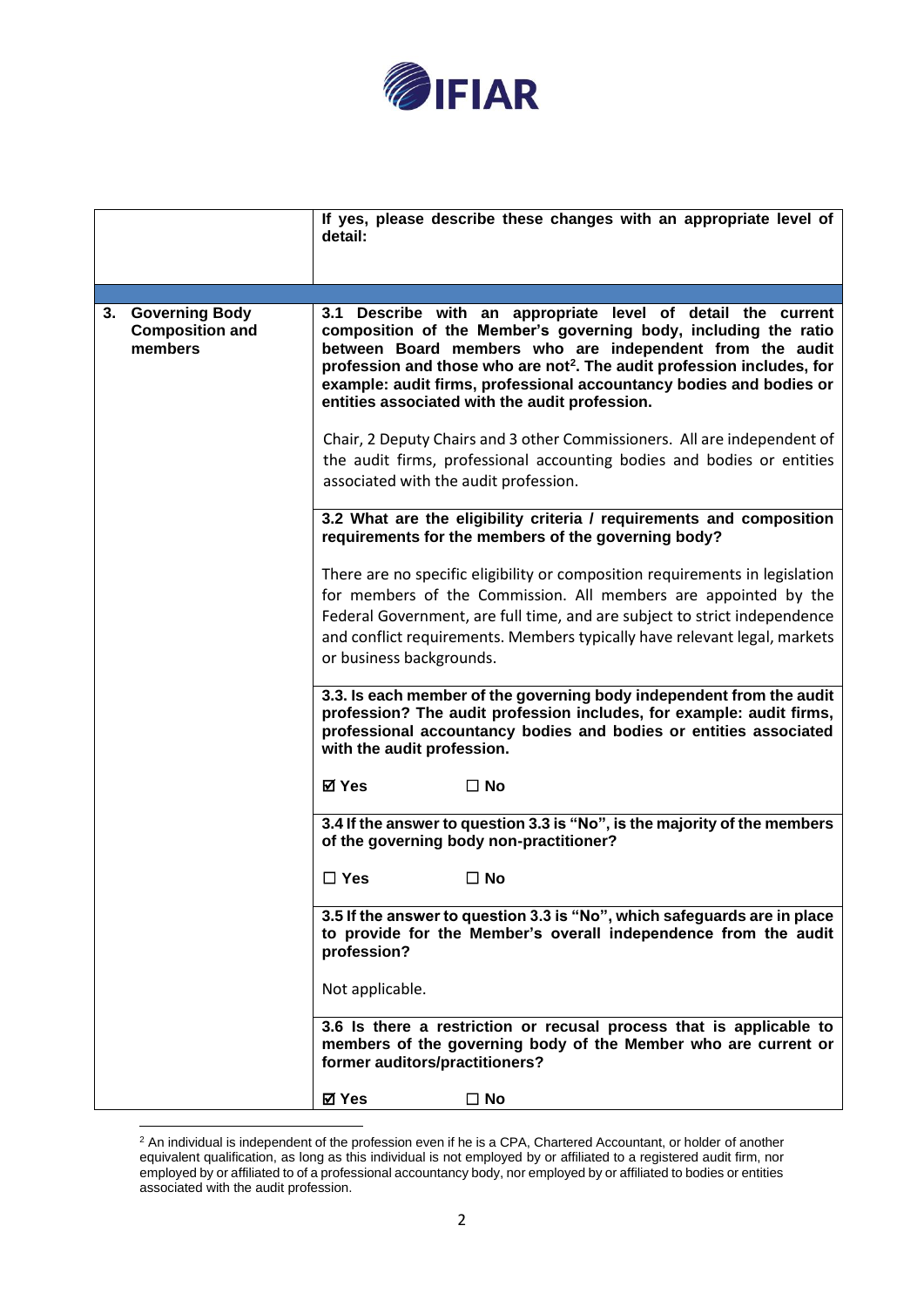

|                                | Does this include a "cooling-off" period for former auditors?                                                                                                                                                                                                                                                                                                                                                     |  |
|--------------------------------|-------------------------------------------------------------------------------------------------------------------------------------------------------------------------------------------------------------------------------------------------------------------------------------------------------------------------------------------------------------------------------------------------------------------|--|
|                                | ⊠ Yes<br>$\square$ No                                                                                                                                                                                                                                                                                                                                                                                             |  |
|                                | If yes to either of the above, please describe:                                                                                                                                                                                                                                                                                                                                                                   |  |
|                                | All Commissioners are full time and cannot be current practitioners. Under<br>independence and conflict requirements, Commissioners will not be<br>involved in matters involving their former practices and must declare any<br>conflicts. As a securities regulator, there are no specific requirements for<br>former auditors.                                                                                  |  |
|                                | 3.7 Other than the governing body, are members of the profession<br>involved in the Member's organization (including in any inspections,<br>committee or panel role)?                                                                                                                                                                                                                                             |  |
|                                | $\Box$ Yes<br>⊠ No                                                                                                                                                                                                                                                                                                                                                                                                |  |
|                                | If yes, please describe their role with an appropriate level of detail,<br>including the ratio between those who are independent and those who<br>are not in the relevant function and whether such role includes<br>decisional or control authority:                                                                                                                                                             |  |
|                                | Not applicable.                                                                                                                                                                                                                                                                                                                                                                                                   |  |
|                                |                                                                                                                                                                                                                                                                                                                                                                                                                   |  |
|                                |                                                                                                                                                                                                                                                                                                                                                                                                                   |  |
| 4. Funding Arrangements        | 4.1 Describe the main funding arrangements of the Member, including<br>the setting and approval of the budget and the fees, if any:                                                                                                                                                                                                                                                                               |  |
|                                | Government appropriations. ASIC is funded indirectly by an industry<br>funding model whereby regulated entities pay non-discretionary levies to<br>government based on ASIC costs. ASIC will then be funded by<br>appropriations linked to the industry funding. For auditors, levies are<br>payable on the share of listed entity audit fees plus a flat fee for each<br>individual who is a registered auditor. |  |
|                                | 4.2 Is the funding free from undue influence by the profession?                                                                                                                                                                                                                                                                                                                                                   |  |
|                                | <b>⊠</b> Yes<br>$\square$ No                                                                                                                                                                                                                                                                                                                                                                                      |  |
|                                | Please describe with an appropriate level of detail the safeguards in<br>place to prevent undue influence by the profession:                                                                                                                                                                                                                                                                                      |  |
|                                | See 4.1 above. Industry levies are non-discretionary.                                                                                                                                                                                                                                                                                                                                                             |  |
|                                |                                                                                                                                                                                                                                                                                                                                                                                                                   |  |
| <b>Inspection System</b><br>5. | 5.1 Does the Member have the responsibility for recurring inspections<br>of audit firms undertaking audits of public interest entities (PIEs)?                                                                                                                                                                                                                                                                    |  |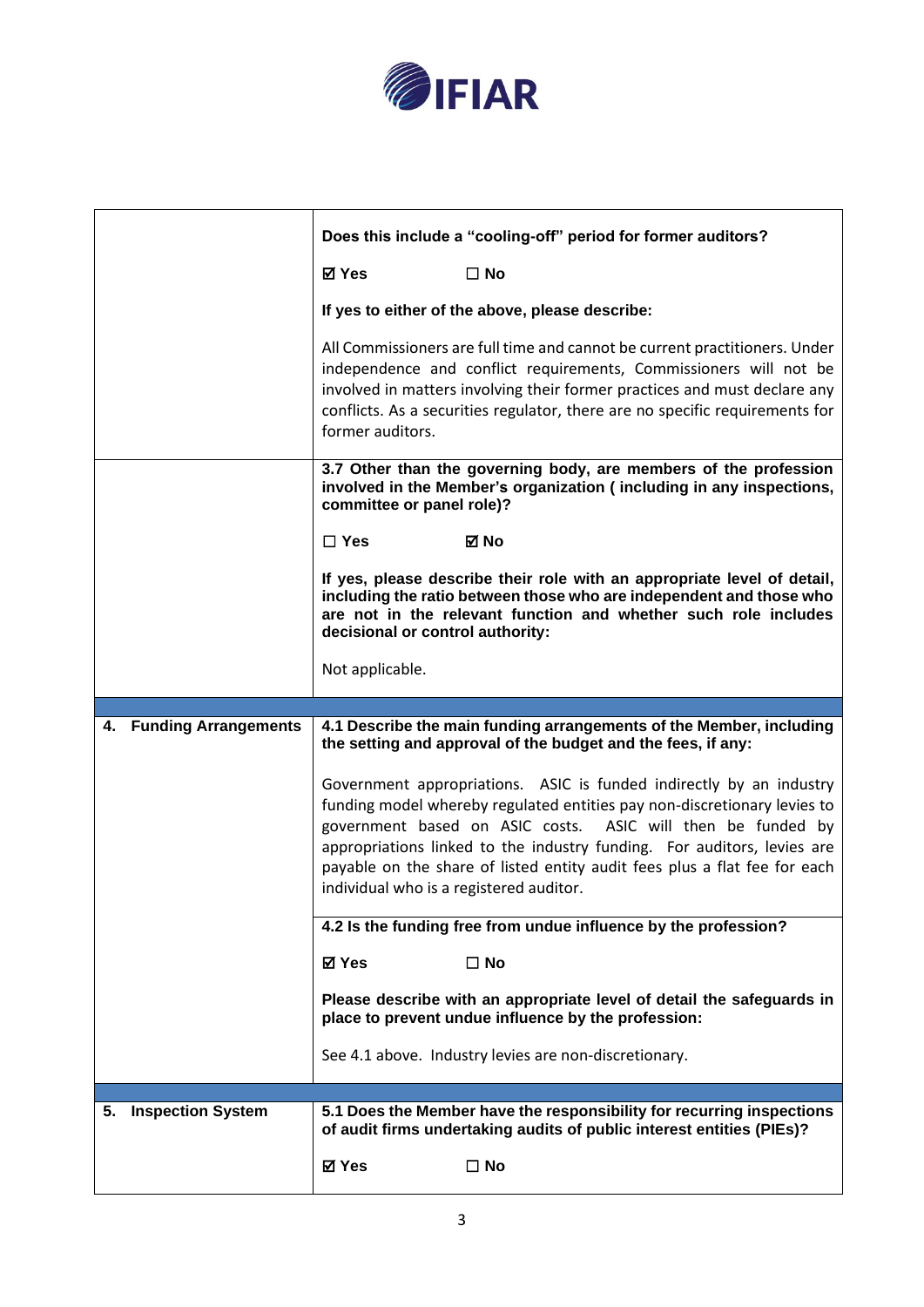

| inspection conducted by another organization? | 5.2 Is this responsibility undertaken directly or through oversight of                                                                                                                                                                                                                                                                                                                                                                                                                                                                                                                                                                                                                                                                                                                                                                                                                                                                                                                                  |
|-----------------------------------------------|---------------------------------------------------------------------------------------------------------------------------------------------------------------------------------------------------------------------------------------------------------------------------------------------------------------------------------------------------------------------------------------------------------------------------------------------------------------------------------------------------------------------------------------------------------------------------------------------------------------------------------------------------------------------------------------------------------------------------------------------------------------------------------------------------------------------------------------------------------------------------------------------------------------------------------------------------------------------------------------------------------|
| <b>Ø</b> Directly                             | $\Box$ Through Oversight                                                                                                                                                                                                                                                                                                                                                                                                                                                                                                                                                                                                                                                                                                                                                                                                                                                                                                                                                                                |
|                                               | If directly, kindly provide a brief description or summary of the<br>responsibility, including the regulatory reporting process after<br>inspections i.e. recommendations issued, follow-up, etc.).                                                                                                                                                                                                                                                                                                                                                                                                                                                                                                                                                                                                                                                                                                                                                                                                     |
|                                               | Our audit inspections cover the largest six national firms, and other firms<br>that audit the financial reports prepared under the Corporations Act 2001<br>(the Act) by listed entities and other public interest entities.                                                                                                                                                                                                                                                                                                                                                                                                                                                                                                                                                                                                                                                                                                                                                                            |
|                                               | Each year we review key audit areas in 40 to 50 audits selected on a risk<br>basis. For the largest six audit firms we also assess key aspects of audit<br>firm quality control systems over audits of financial reports.                                                                                                                                                                                                                                                                                                                                                                                                                                                                                                                                                                                                                                                                                                                                                                               |
| Following our review of audit files:          |                                                                                                                                                                                                                                                                                                                                                                                                                                                                                                                                                                                                                                                                                                                                                                                                                                                                                                                                                                                                         |
|                                               | a) we advise the audit firm about the areas where we consider the<br>auditor did not obtain reasonable assurance that the financial report<br>as a whole was free of material misstatement (negative findings)                                                                                                                                                                                                                                                                                                                                                                                                                                                                                                                                                                                                                                                                                                                                                                                          |
| our findings                                  | b) we ask the firm to identify and commit to remedial actions to address                                                                                                                                                                                                                                                                                                                                                                                                                                                                                                                                                                                                                                                                                                                                                                                                                                                                                                                                |
| Not applicable.                               | c) where we are not satisfied with the audit firm's response to our<br>findings, we will challenge the adequacy of the proposed remedial<br>actions for both individual audits and firm action plans.<br>We set out the findings from our inspections in a public annual audit<br>inspection report which includes statistics showing the proportion of<br>key audit areas reviewed where we considered the auditor did not<br>obtain reasonable assurance that the financial report as a whole was<br>free of material misstatement. We do this to facilitate understanding<br>of the extent of our findings and the importance of audit firms<br>addressing underlying root causes of those findings. We also issue<br>public audit inspection reports on each of the six largest firms.<br>If through oversight of another organization, please describe with an<br>appropriate level of detail the other organization, its relation to the<br>Member, its role, and the arrangements for oversight: |
|                                               |                                                                                                                                                                                                                                                                                                                                                                                                                                                                                                                                                                                                                                                                                                                                                                                                                                                                                                                                                                                                         |
| 5.3                                           | Please describe with an appropriate level of detail the<br>requirements and practices regarding the frequency of inspections:                                                                                                                                                                                                                                                                                                                                                                                                                                                                                                                                                                                                                                                                                                                                                                                                                                                                           |
|                                               | Audit firms are inspected on a continuous basis. One audit engagement file<br>is inspected at each Big 4 firm each one to two months. Mid-tier firm audit                                                                                                                                                                                                                                                                                                                                                                                                                                                                                                                                                                                                                                                                                                                                                                                                                                               |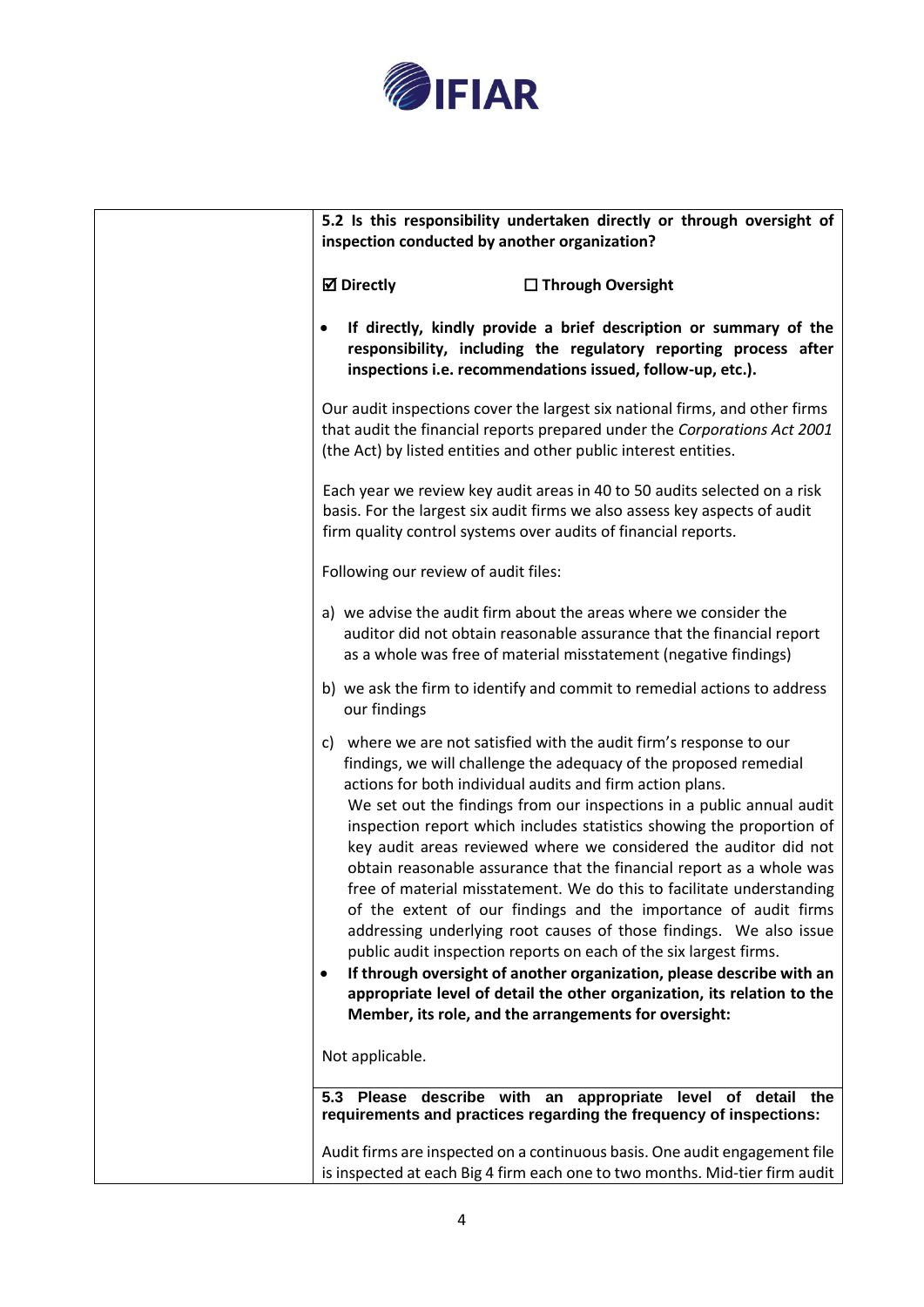

|    |                                                                                                     | files may be reviewed every half-year. Small firms that only audit one or                                                                                                                                                                                                                                                                                                                                                                                                                                                                                                                                                                                                                                                                                                                                                                                                                                                                                                                                                             |
|----|-----------------------------------------------------------------------------------------------------|---------------------------------------------------------------------------------------------------------------------------------------------------------------------------------------------------------------------------------------------------------------------------------------------------------------------------------------------------------------------------------------------------------------------------------------------------------------------------------------------------------------------------------------------------------------------------------------------------------------------------------------------------------------------------------------------------------------------------------------------------------------------------------------------------------------------------------------------------------------------------------------------------------------------------------------------------------------------------------------------------------------------------------------|
|    |                                                                                                     | two small listed companies, may be reviewed once every 12 years.                                                                                                                                                                                                                                                                                                                                                                                                                                                                                                                                                                                                                                                                                                                                                                                                                                                                                                                                                                      |
|    |                                                                                                     |                                                                                                                                                                                                                                                                                                                                                                                                                                                                                                                                                                                                                                                                                                                                                                                                                                                                                                                                                                                                                                       |
|    | 6. Audit and Financial<br><b>Market</b>                                                             | 6.1 Provide the number of audit firms subject to inspections. Include<br>an indication of the number of public interest audits (PIEs) and other<br>audits that fall under the Member's oversight or mandate.<br>Our inspections focus on the audits of the 2,300 listed entities. We have<br>the power to review the auditors of all 32,000 entities that prepare<br>financial reports under the Corporations Act 2001.<br>We can inspect any of the 3,300 individuals who are registered company<br>auditors. We inspect about 18 of the 120 audit firms that audit listed<br>entities in any year.<br>6.2 What are the sizes and market shares of each of the largest audit<br>firms in the Member's jurisdiction?<br>The largest 4 audit firms audit over 95% of the listed entities by market<br>capitalization.                                                                                                                                                                                                                  |
|    |                                                                                                     |                                                                                                                                                                                                                                                                                                                                                                                                                                                                                                                                                                                                                                                                                                                                                                                                                                                                                                                                                                                                                                       |
|    |                                                                                                     |                                                                                                                                                                                                                                                                                                                                                                                                                                                                                                                                                                                                                                                                                                                                                                                                                                                                                                                                                                                                                                       |
| 7. | <b>Main Other</b><br><b>Responsibilities of the</b><br>Member within the area<br>of Audit Oversight | 7.1 Please indicate whether the Member has responsibility for tasks<br>other than Inspections within the area of Audit Oversight:<br><b>Ø Registration/Licensing</b><br>$\Box$ Audit and/or Ethics Standard Setting<br>$\Box$ Permanent Education of Auditors<br><b>☑ Enforcement</b><br>$\Box$ Other:<br>7.2 If the Member has the responsibility for Registration/Licensing,<br>please indicate whether this responsibility is undertaken directly or<br>through oversight of Registration/Licensing conducted by another<br>organization?<br><b>☑</b> Directly<br>□ Through Oversight<br>If directly, please describe the responsibility with an appropriate<br>level of detail.<br>If through oversight, please indicate the name of the other<br>organization and its composition (i.e. whether practitioners from<br>the audit profession are involved in decision-making). Also give a<br>description of the powers of the other organization and procedure<br>applied, as well as the role of the Member in these procedures. |
|    |                                                                                                     | ASIC registers individual auditors. Firms can only conduct audits through<br>registered individual auditors. It is also possible to register a company as<br>an auditor with ASIC. Further detailed information on the registration                                                                                                                                                                                                                                                                                                                                                                                                                                                                                                                                                                                                                                                                                                                                                                                                   |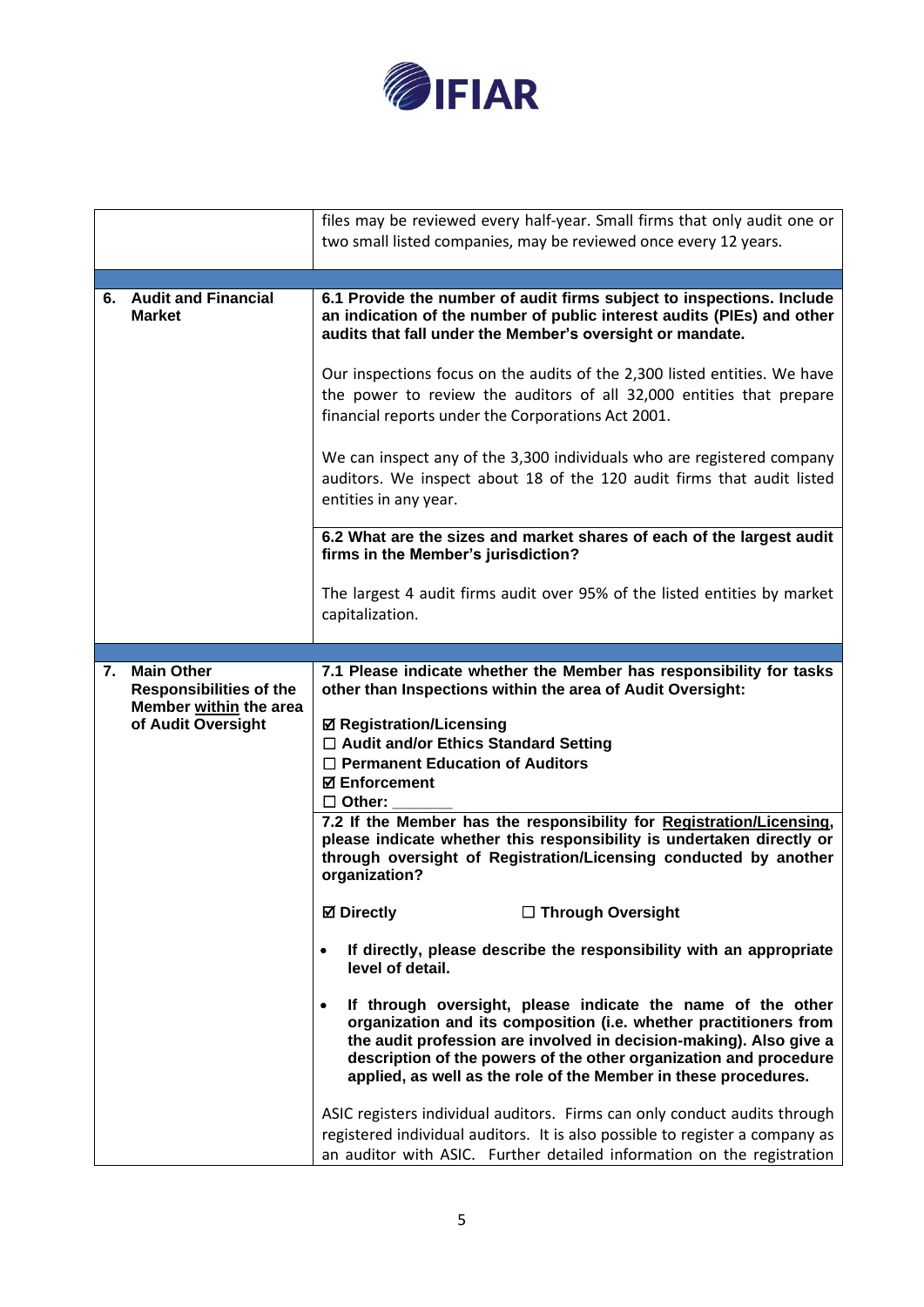

| processes is provided in ASIC Regulatory Guide 180, which is available from<br>the ASIC website.                                                                                                                                                                                                                                                             |
|--------------------------------------------------------------------------------------------------------------------------------------------------------------------------------------------------------------------------------------------------------------------------------------------------------------------------------------------------------------|
|                                                                                                                                                                                                                                                                                                                                                              |
| 7.3 If the Member has the responsibility for Audit and/or Ethics<br>Standard Setting, please indicate whether this responsibility is<br>undertaken directly or through oversight of Audit and/or Ethics<br><b>Standard Setting conducted by another organization?</b>                                                                                        |
| $\Box$ Directly<br>□ Through Oversight                                                                                                                                                                                                                                                                                                                       |
| If directly, please describe the responsibility with an appropriate<br>$\bullet$<br>level of detail.                                                                                                                                                                                                                                                         |
| If through oversight, please indicate the name of the other<br>$\bullet$<br>organization and its composition (i.e. whether practitioners from<br>the audit profession are involved in decision-making). Also give a<br>description of the powers of the other organization and procedures<br>applied, as well as the role of the Member in these procedures. |
| Not applicable.                                                                                                                                                                                                                                                                                                                                              |
| 7.4 If the Member has the responsibility for Permanent Education of<br>Auditors, please indicate whether this responsibility is undertaken<br>directly or through oversight of Permanent Education of Auditors<br>conducted by another organization?                                                                                                         |
| $\Box$ Directly<br>□ Through Oversight                                                                                                                                                                                                                                                                                                                       |
| If directly, please describe the responsibility with an appropriate<br>$\bullet$<br>level of detail.                                                                                                                                                                                                                                                         |
| If through oversight, please indicate the name of the other<br>organization and its composition (i.e. whether practitioners from<br>the audit profession are involved in decision-making). Also give a<br>description of the powers of the other organization and procedures<br>applied, as well as the role of the Member in these procedures.              |
|                                                                                                                                                                                                                                                                                                                                                              |
| Not applicable.<br>7.5 If the Member has the responsibility for <b>Enforcement</b> , please<br>indicate whether this responsibility is undertaken directly or through<br>referral to other organization(s)?                                                                                                                                                  |
| <b>Ø</b> Directly<br>$\Box$ Through Referral                                                                                                                                                                                                                                                                                                                 |
| If directly, kindly provide a brief description or summary of the<br>$\bullet$<br>enforcement responsibility, the procedure and process involved,<br>including the regulatory reporting process that led to disciplinary<br>action.                                                                                                                          |